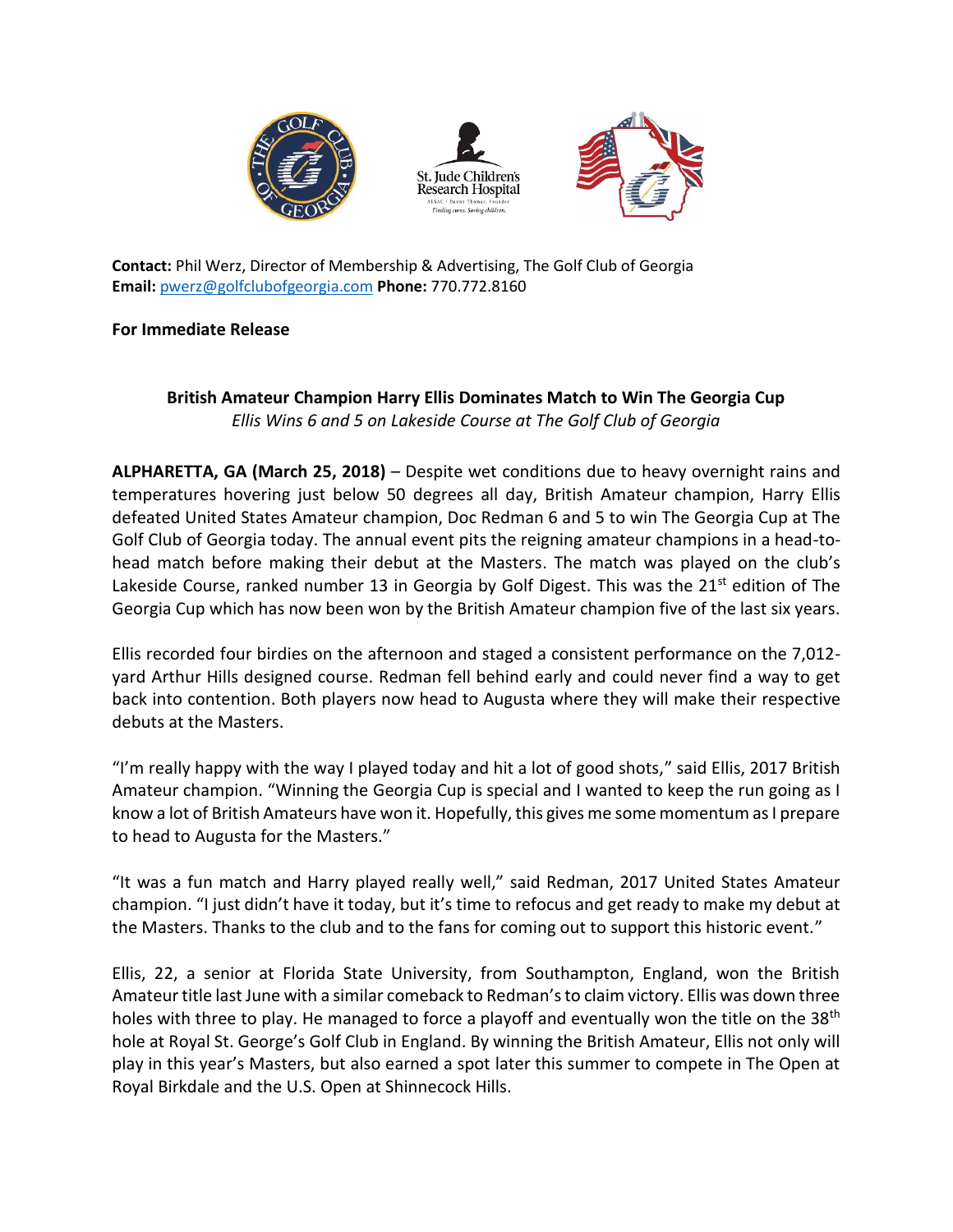Redman, 20, a sophomore at Clemson University, won the 117<sup>th</sup> U.S. Amateur championship in dramatic fashion as he overcame a two-hole deficit with two holes to play, then added a conceded birdie on the 37th hole to defeat Doug Ghim and claim the title at famed Riviera Country Club in California last August. By winning the U.S. Amateur, Redman has been invited to play in this year's Masters and has earned exemptions to appear in the 2018 U.S. Open and 2018 Open Championship.

This year, The Golf Club of Georgia moved the match to a weekend date for the first time in the history of the event and added a charity component as well. While admission was complimentary, all proceeds from concession sales, sponsorships and contributions made by members of the club raised close to \$100,000 to support St. Jude Children's Research Hospital.

At St. Jude, donations from events like this help fuel the pioneering research and lifesaving care for children with cancer and other life-threatening diseases. St. Jude freely shares the discoveries it makes, so every child saved at St. Jude means doctors and scientists in Georgia and beyond can use that knowledge to save thousands more children.

Amateur competitors in the Georgia Cup are filled with players who advanced to careers on the PGA TOUR including Matt Kucher who defeated Craig Watson in the inaugural edition of the 1998 event. The following year, present Masters champion Sergio Garcia topped American, Hank Kuehne for the right to claim the Georgia Cup. Since then, familiar names like Ricky Barnes, Ryan Moore, Danny Lee and Bryson DeChambeau and other notable players have competed for the Georgia Cup.

The Golf Club of Georgia is home to the Lakeside and Creekside courses, both ranked among the Top 20 Best Courses in the state by Golf Digest. After a recent \$40 million renovation, The Golf Club of Georgia is recognized as one of the premier private golf clubs in the Atlanta area. The courses were originally designed by Arthur Hills with refinements made in recent years by Bob Cupp. This spring, The Golf Club of Georgia will debut the Cupp Golf Academy, a state-of-the-art golf instructional facility featuring the latest technology to improve golf performance.

The 2019 Georgia Cup is set for Sunday, March 19<sup>th</sup> at The Golf Club of Georgia. For more information about the club, visit [www.GolfClubofGeorgia.com.](http://www.golfclubofgeorgia.com/)

## **All-Time Georgia Cup Results**

Matt Kuchar (U.S.) def. Craig Watson (British) Sergio Garcia (British) def. Hank Kuehne (U.S.) David Gossett (U.S.) def. Graeme Storm (British) Mikko Ilonen (British) def. Jeff Quinney (U.S.) Michael Hoey (British) def. Bubba Dickerson (U.S.) Ricky Barnes (U.S.) def. Alejandro Larrazabal (British) Gary Wolstenholme (British) def. Nick Flanagan (U.S.) Ryan Moore (U.S.) def. Stuart Wilson (British)